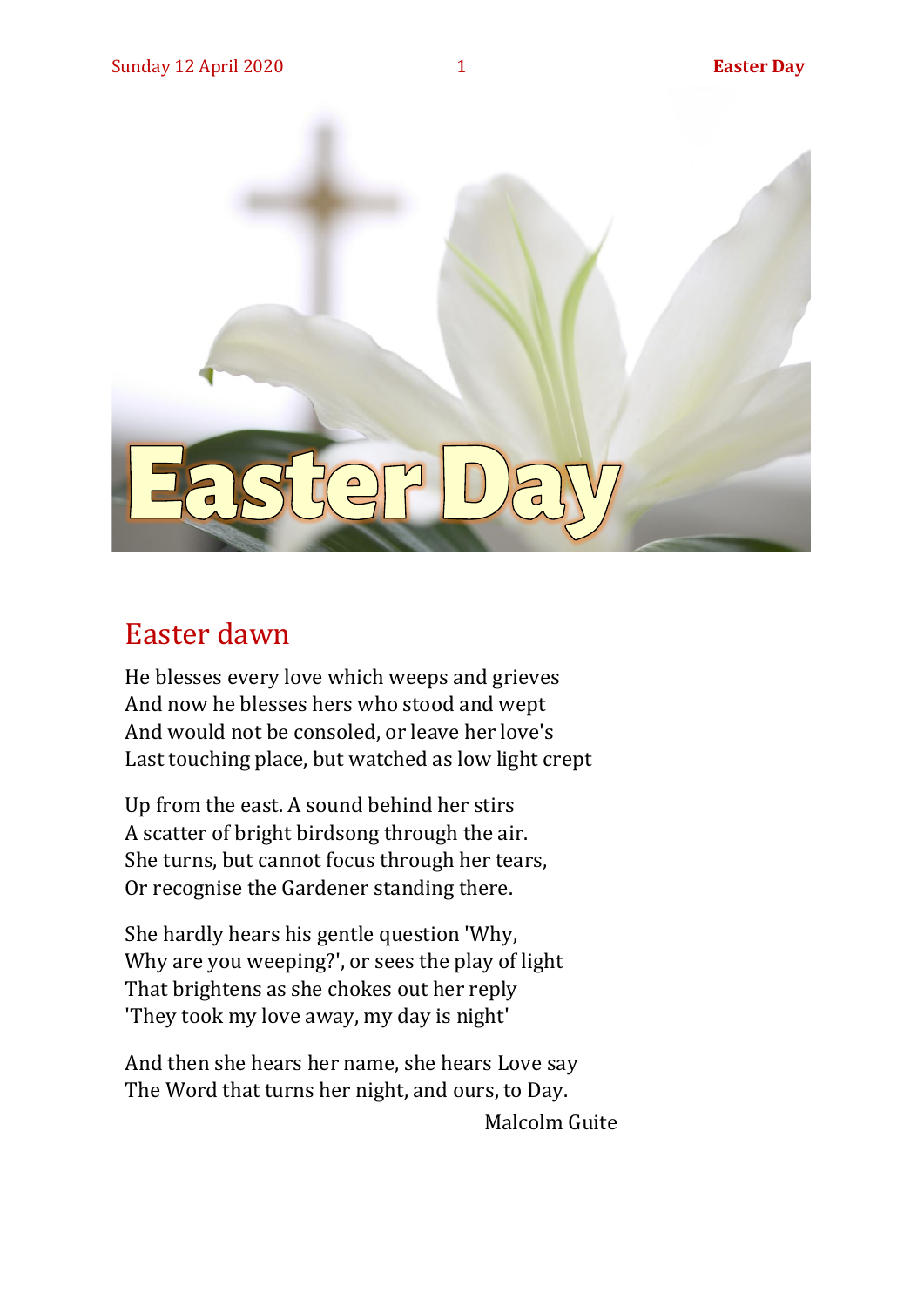llehuja.



Christians today use the word 'Alleluia' to express an overflow of thanksgiving, joy, praise, and triumph. The word is interchangeable with 'Hallelujah'. Both translate the Hebrew phrase, 'praise the Lord'.

Alleluia is generally used it in its original form (preserved and not translated) and has been since the very earliest times. For example, the Liturgy of St Mark, which is the most ancient of all the preserved of the world's liturgies, instructs the person preaching to 'Follow the "Let us pray" with "the Prologue of the Alleluia".' Here, the 'Prologue of the Alleluia' is a prayer or verse sung by the choir to introduce readings from the Gospel.

We say 'Alleluia' as we read the Gospel because it tells us about Jesus and his mighty deeds of grace and forgiveness. Indeed, the word 'Gospel' means literally 'The Good news'.

And we say 'Alleluia' and "Hallelujah' every day of Easter. For example, on the Sundays of Easter, we repeatedly say, 'Alleluia, Christ is Risen!' By this, we are not merely offering

a simple word of praise. We are offering God praise and worship.

So when you say Alleluia with your lips, tell your soul to say 'Yippee!'

Christ the Lord is risen today, Alleluia! Sons of men and angels say. Alleluia! Raise your joys and triumphs high. **Alleluia!** Sing, ye heavens, and earth reply: **Alleluia! Charles Wesley**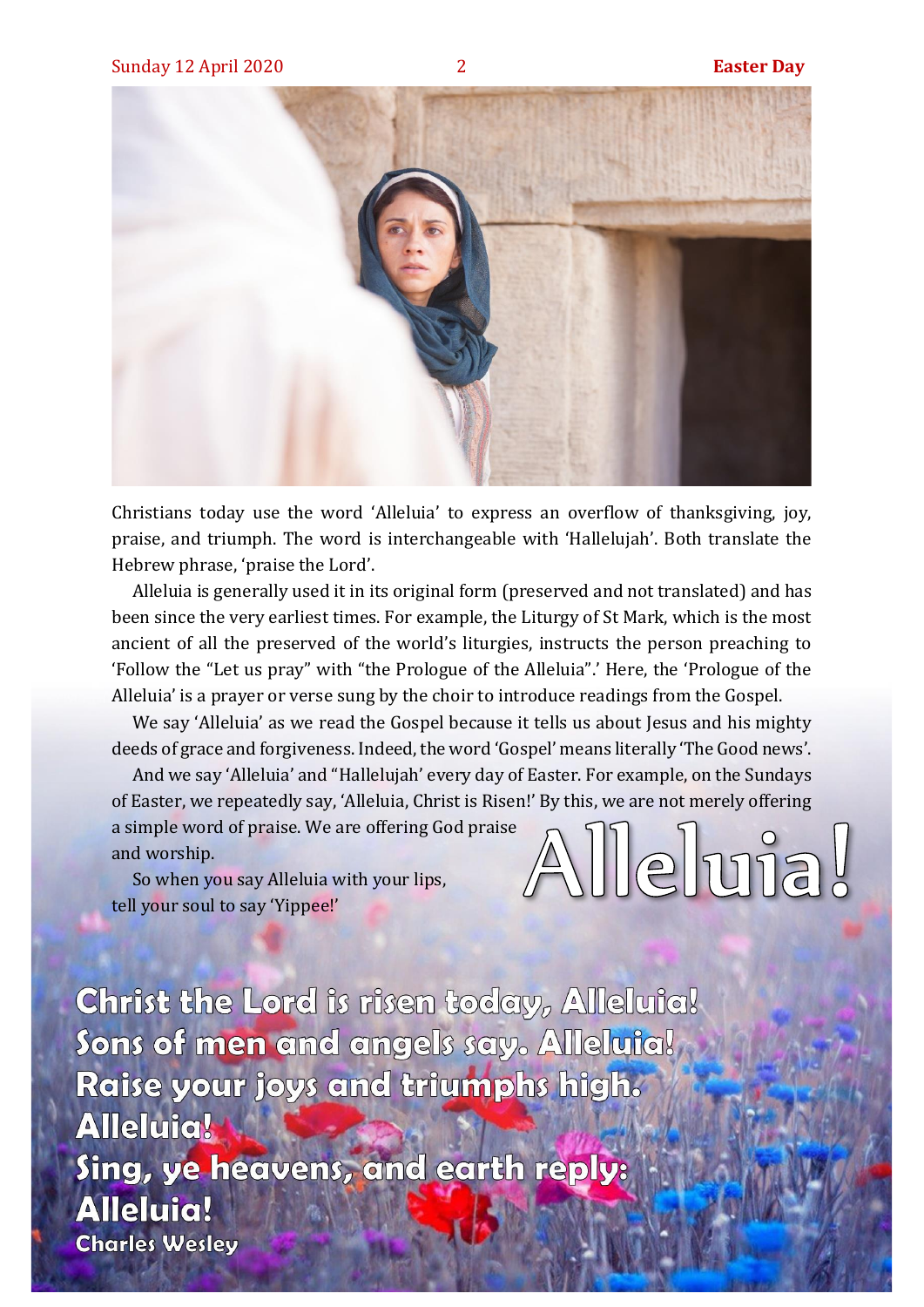#### **Mary Magdalen and Jesus**

The Lord Jesus was dead and now he's alive. The infinity of the resurrection is difficult to squeeze into a finite human mind. So it may be easier to analyse it with a different medium than prose or theology.

The following by the Welsh poet R. S. Thomas is entitled simply 'Suddenly'.

As I had always known he would come, unannounced, remarkable merely for the absence of clamour. So truth must appear to the thinker; so, at a stage of the experiment, the answer must quietly emerge. I looked at him, not with the eye only, but with the whole of my being, overflowing with him as a chalice would with the sea. Yet was he no more there than before, his area occupied by the unhaloed presences. You could put your hand in him without consciousness of his wounds. The gamblers at the foot of the unnoticed cross went on with their dicing; yet the invisible garment for which they played was no longer at stake, but worn by him in this risen existence.

When the Easter Christ appeared to Mary Magdalene, she didn't expect to see Jesus and therefore didn't. When the Easter Christ appeared to two men walking along a road to Emmaus, they didn't expect to see Jesus and therefore didn't. When the Easter Christ appeared to Thomas the twin, he didn't expect to see Jesus and therefore didn't. In all cases, they did not believe in the resurrection, didn't expect to see Jesus, and therefore they didn't.

We are the resurrection people of Christ. If we expect to see Jesus, we will: in a moment of audacious hope; in a glance of love; in a healing from sin; in a soul made new. In each, we can see the resurrected Jesus. That's what resurrection people do.

**Let us pray** O God, whose beauty is beyond our imagining and whose power we cannot comprehend: show us your glory as far as we can grasp it, and shield us from knowing more than we can bear until we may look upon you without fear; through Jesus Christ our Saviour. Amen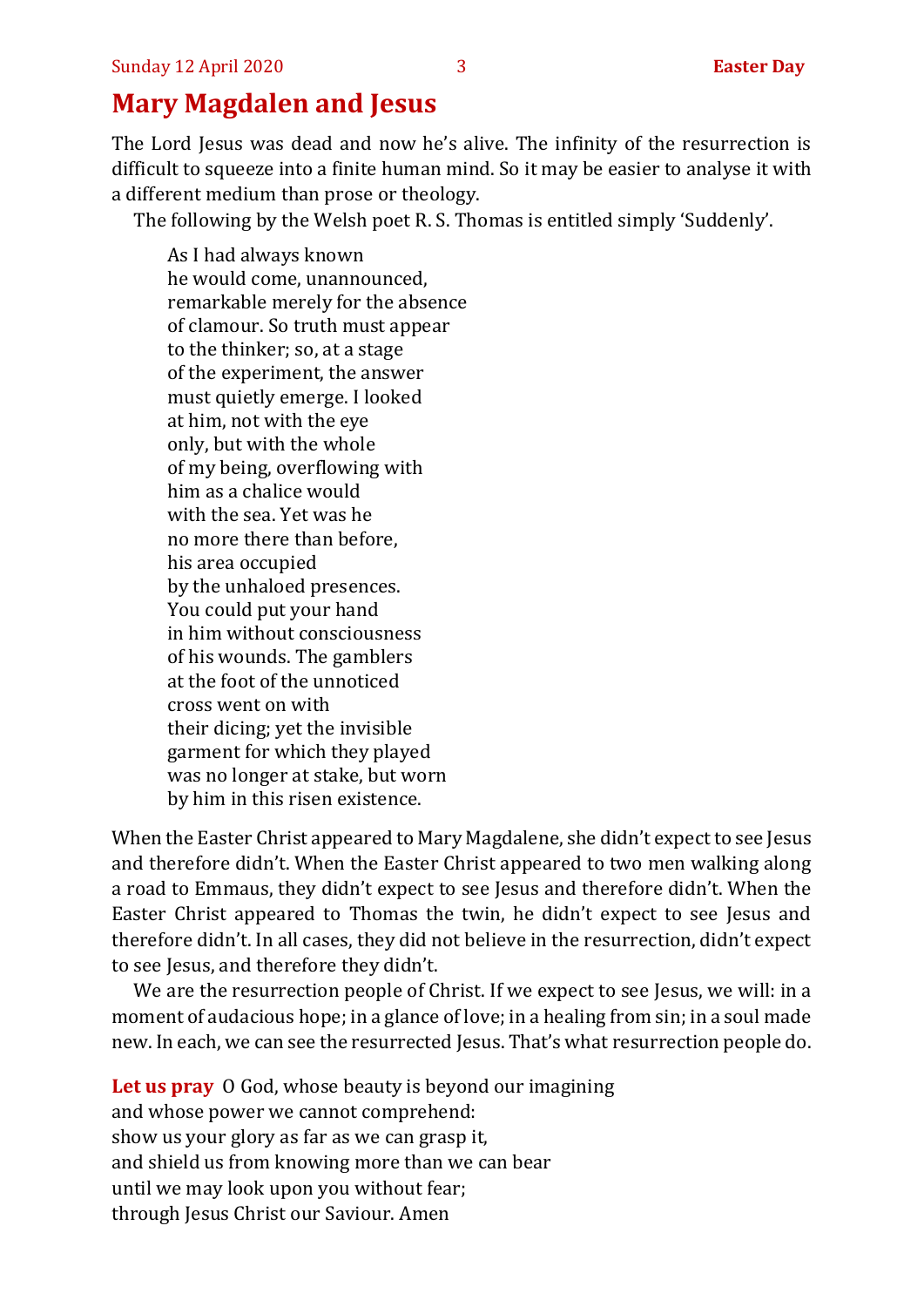

#### **Another Garden, Another Kiss**

Judas, stretched out prone upon the ground In what passed for a garden in the place he'd fetched up in — Trunks, twisted and blackened like forest after fire has passed: No life — Dragged himself to his feet, and saw, Bathed in translucent light, the risen Christ, Who came towards him with his arms outstretched, Greeted his lost disciple with a kiss And led him from that place.

Pam Gidney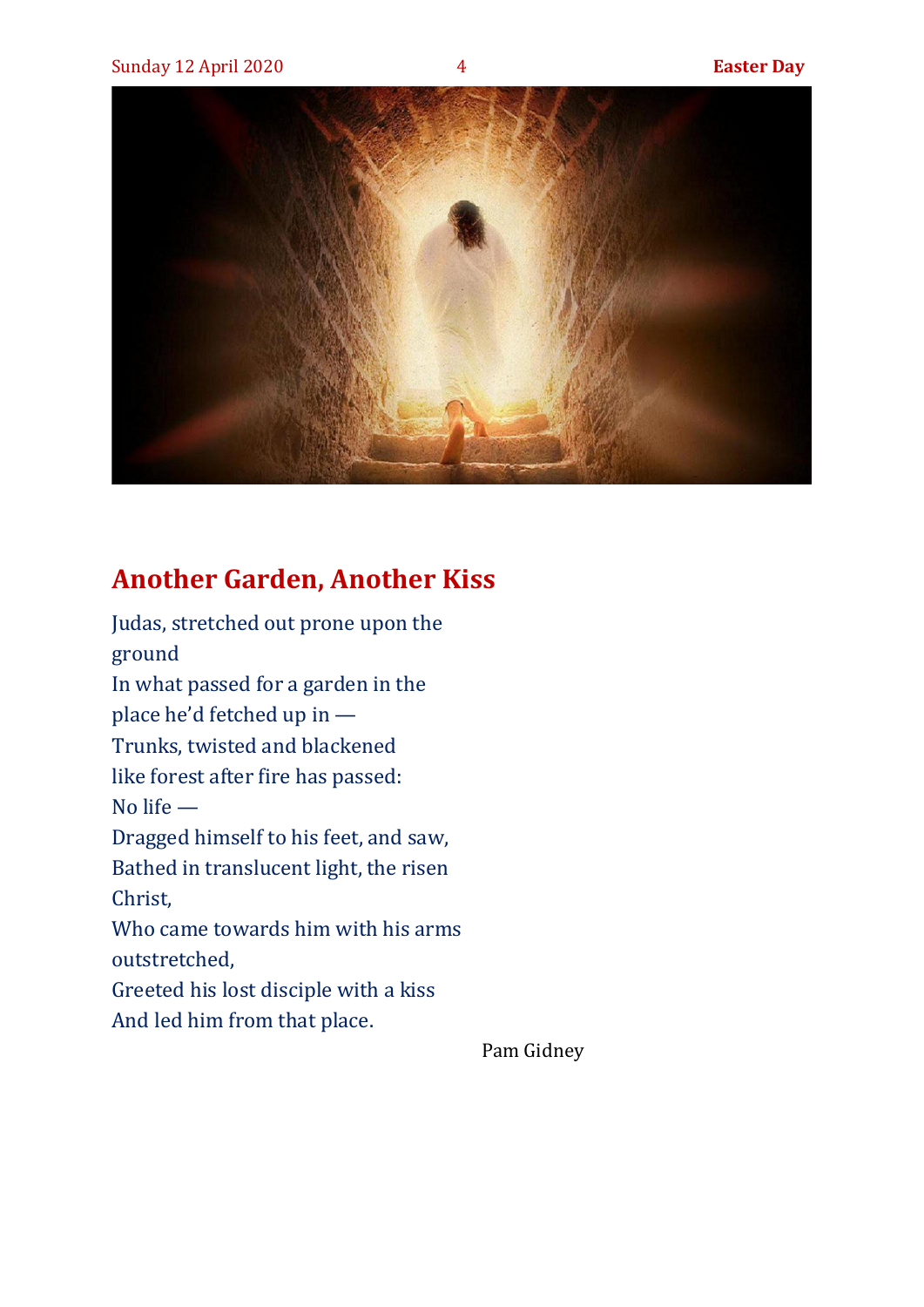# The names we use over **Holy Week and Easter**

## Maundy Thursday

Most scholars agree the English word *Maundy* comes from the Latin word *mandatum*. Jesus washed his disciples' feet at the Last Supper. He gave them his New Commandment as a res-ponse to their expressions of alarm and horror at him doing such a menial task. In Latin, he said, '*Mandatum novum do vobis ut diligatis invicem sicut dilexi vos* ('A new commandment I give unto you, that you love one another; as I have loved you'), as recorded in the Gospel of John 13:34. So 'Maundy' derives from the first word of the New Commandment.

## Good Friday

At first sight, 'Good' seems the very last word we would choose for a day commemorating the politically-motivated murder of Jesus. The day is 'good' because of its consequences: Jesus carried our sins on the Cross and thereby enabled our forgiveness.

### Easter

The origin of the name is very obscure. The most widely accepted explanation of where the word *Easter* comes from suggests it is a German name for the ancient Celtic goddess, *Ēastre* or *Ēostre*. The earliest mention of this theory comes from the Venerable Bede who wrote in the seventh-century. He said that *Ēosturmōnaþ* was an English month (corresponding to April) that was named 'after a goddess of the ancient Britons named Ēostre, in whose honour feasts were celebrated in that month'.

## Low Sunday

The first Sunday following Easter is traditionally called 'Low Sunday'. We don't know the exact cause of this name, but we have two likely causes.

- The Sunday contrasts so dramatically with the high theatre of Easter Day the preceding week that it acquired an ironic name. It was lowly and altogether less dramatic.
- It's possibly a corruption of the Latin *Laudes*, meaning the first word of a sequence, itself pointing to the sequence of named Sundays between Easter and Trinity in the Church calendar.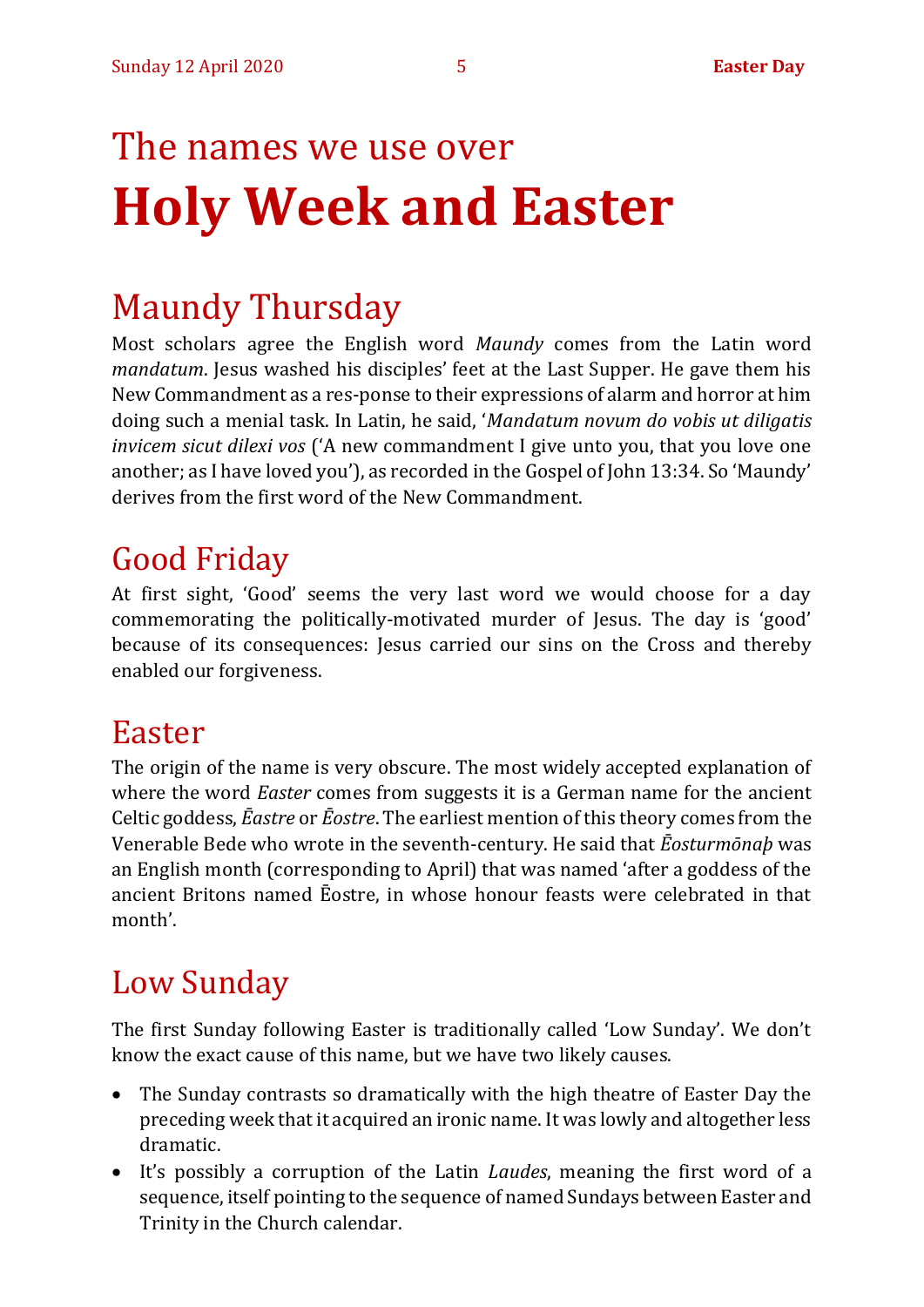## **from 'Crucifixion'**

They set up their decoy in the Hebrew sunlight. What for? Did they expect death to come sooner to disprove his claim to be God's son? Who can shoot down God? Darkness arrived at midday, the shadow of whose wing? The blood ticked from the cross, but it was not their time it kept. It was no time at all, but the accompaniment to a face staring, as over twenty centuries it has stared, from unfathomable darkness into unfathomable light.

R.S. Thomas